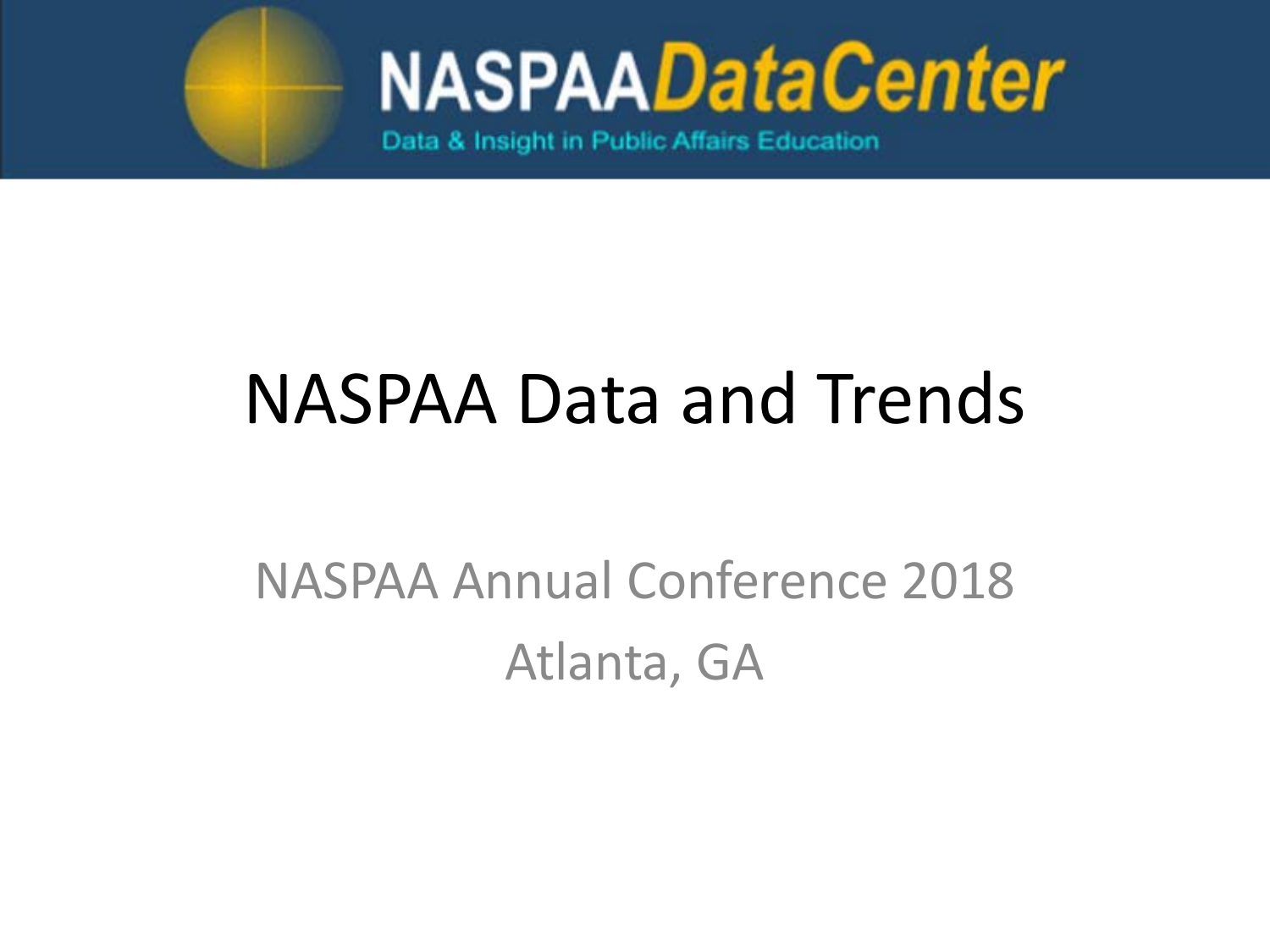

Data & Insight in Public Affairs Education

### **NASPAA Fall Enrollment Trend**



Source: NASPAA Annual Data Reports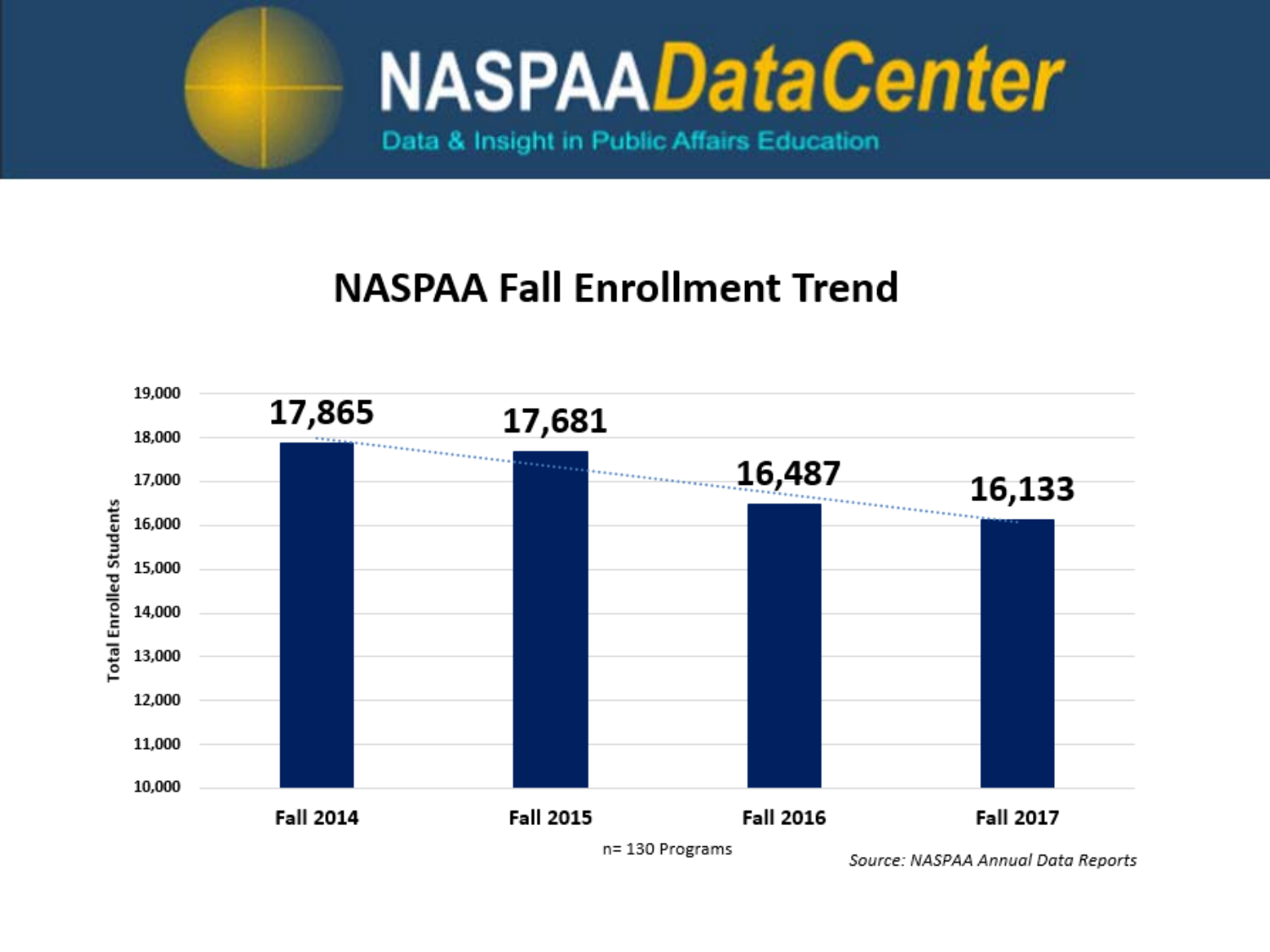

Data & Insight in Public Affairs Education

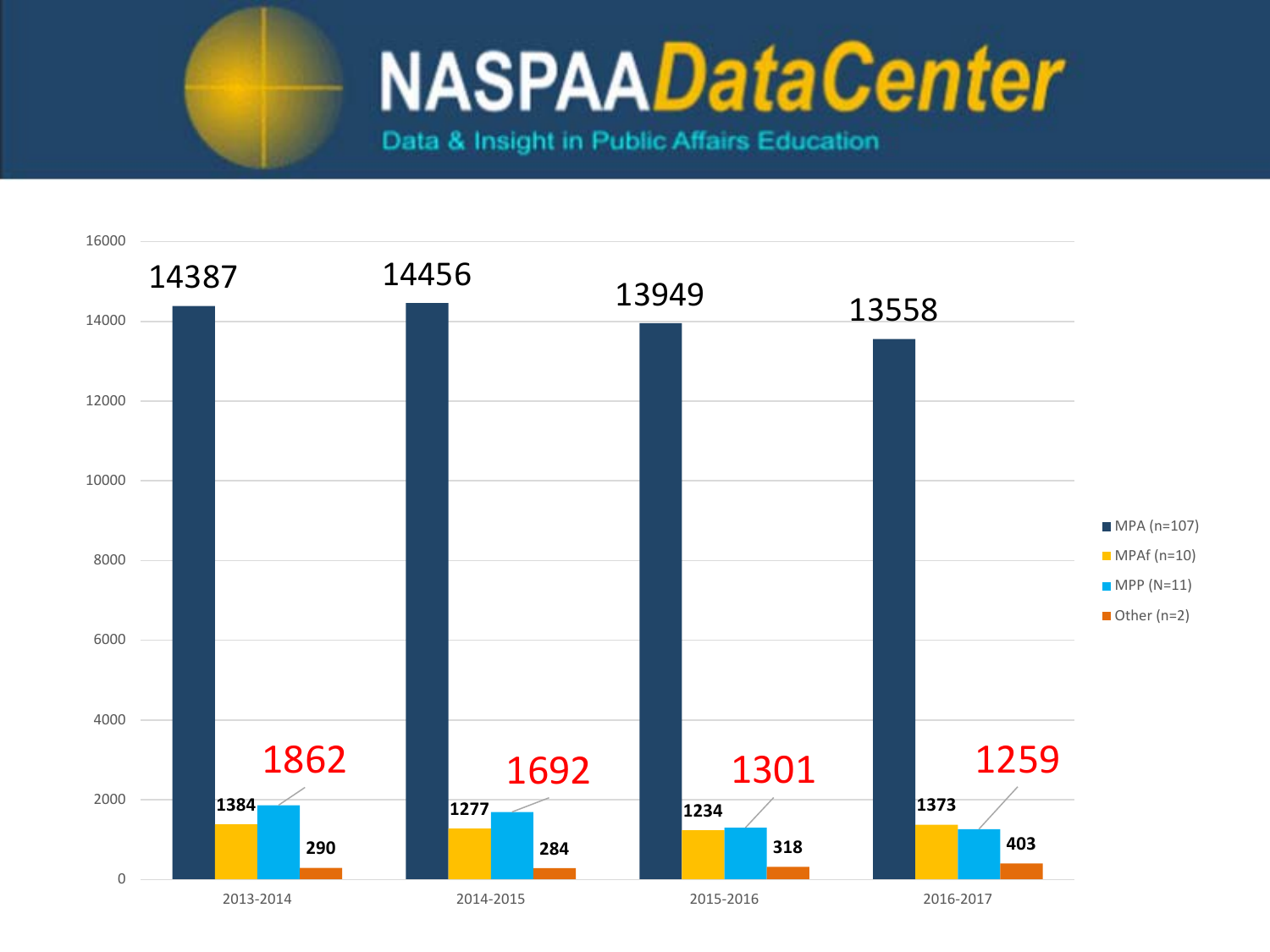

Data & Insight in Public Affairs Education

# **Fall 2017 Enrollment**:

Total enrolled: 23,359 Number of programs: 197 Average Enrollment: 119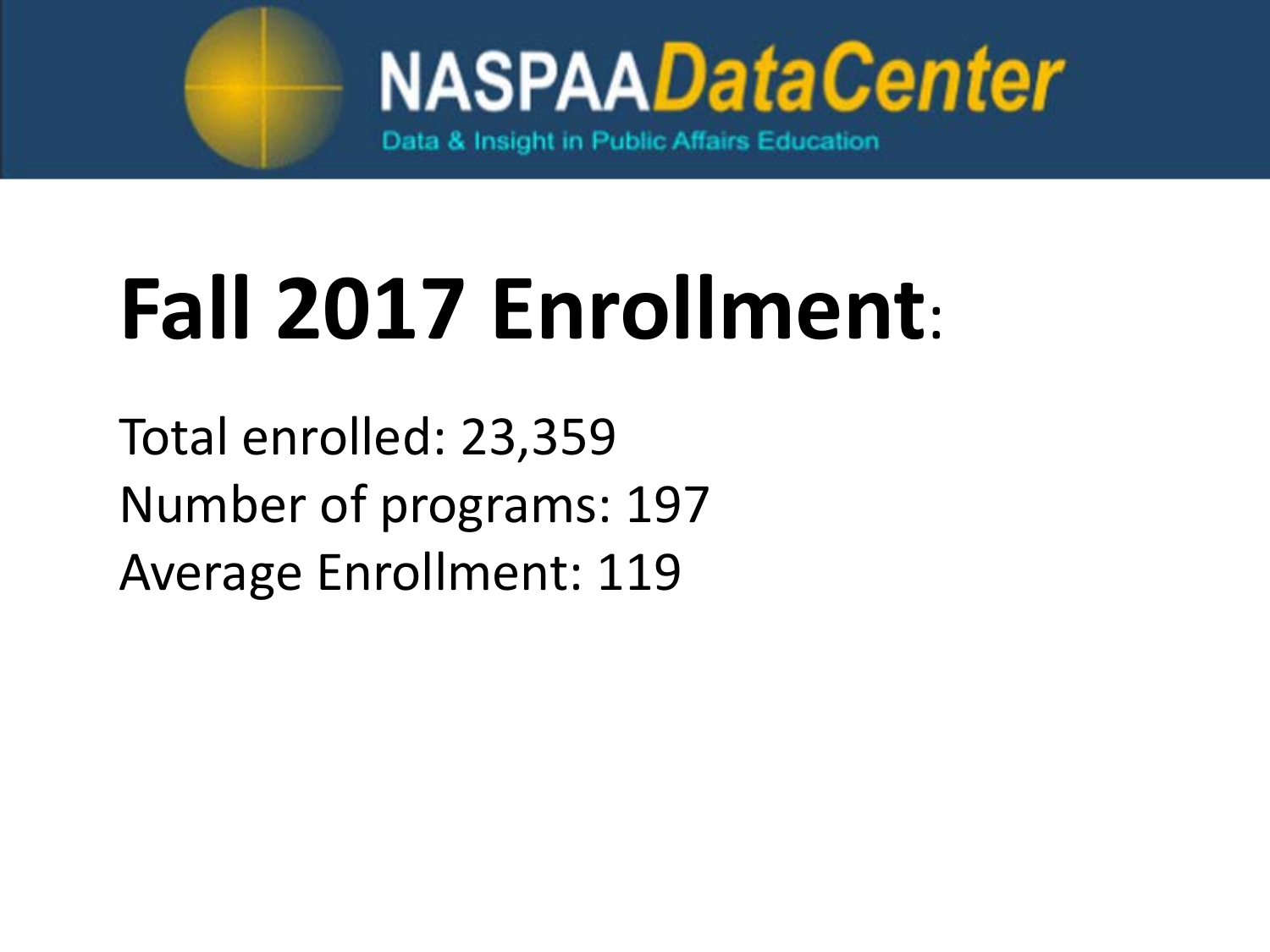

Data & Insight in Public Affairs Education

#### Average Percent Enrolled By Category (Trends)

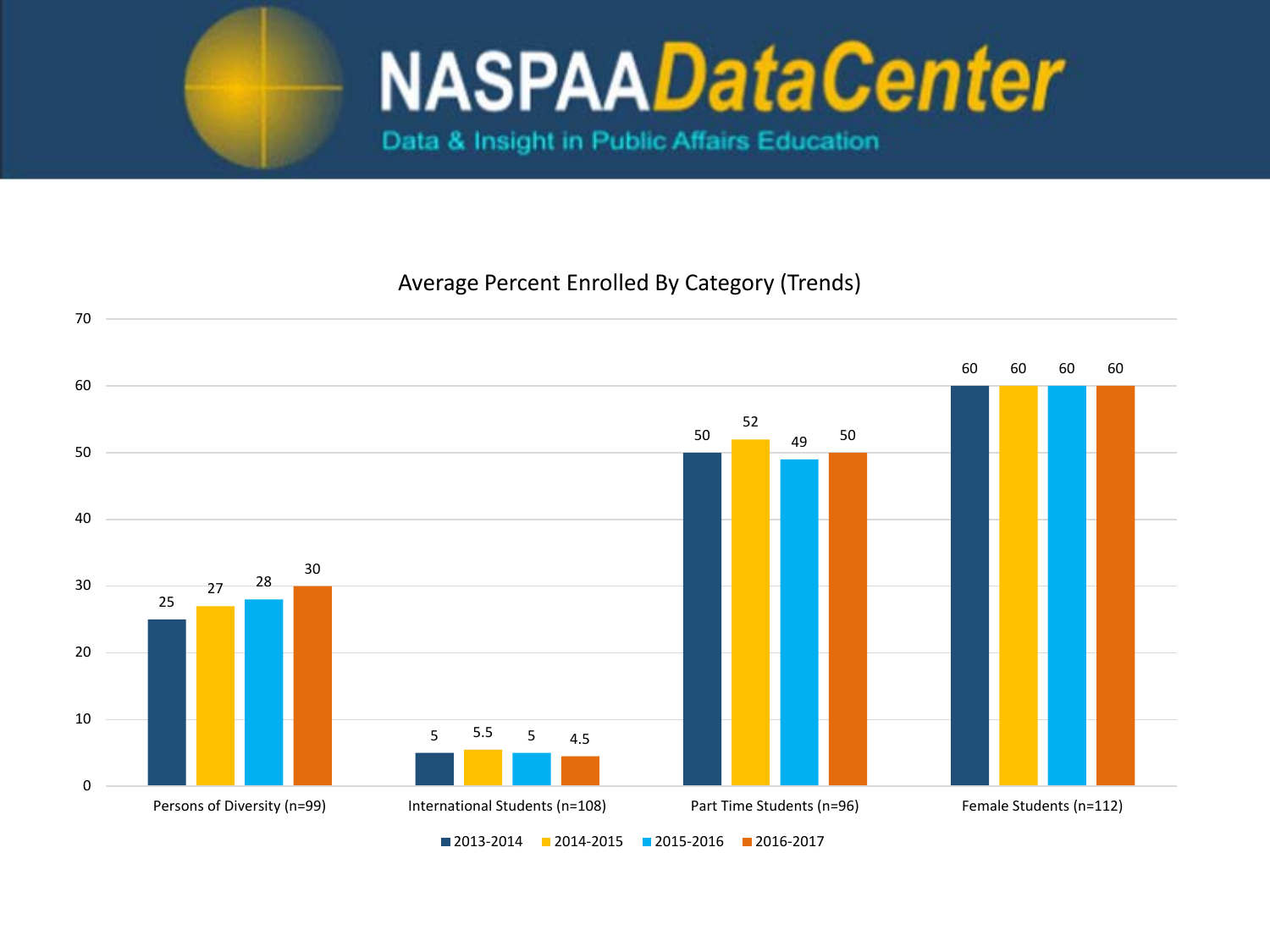

Data & Insight in Public Affairs Education

### **NASPAA Degrees Awarded Trend**



Source: NASPAA Annual Data Reports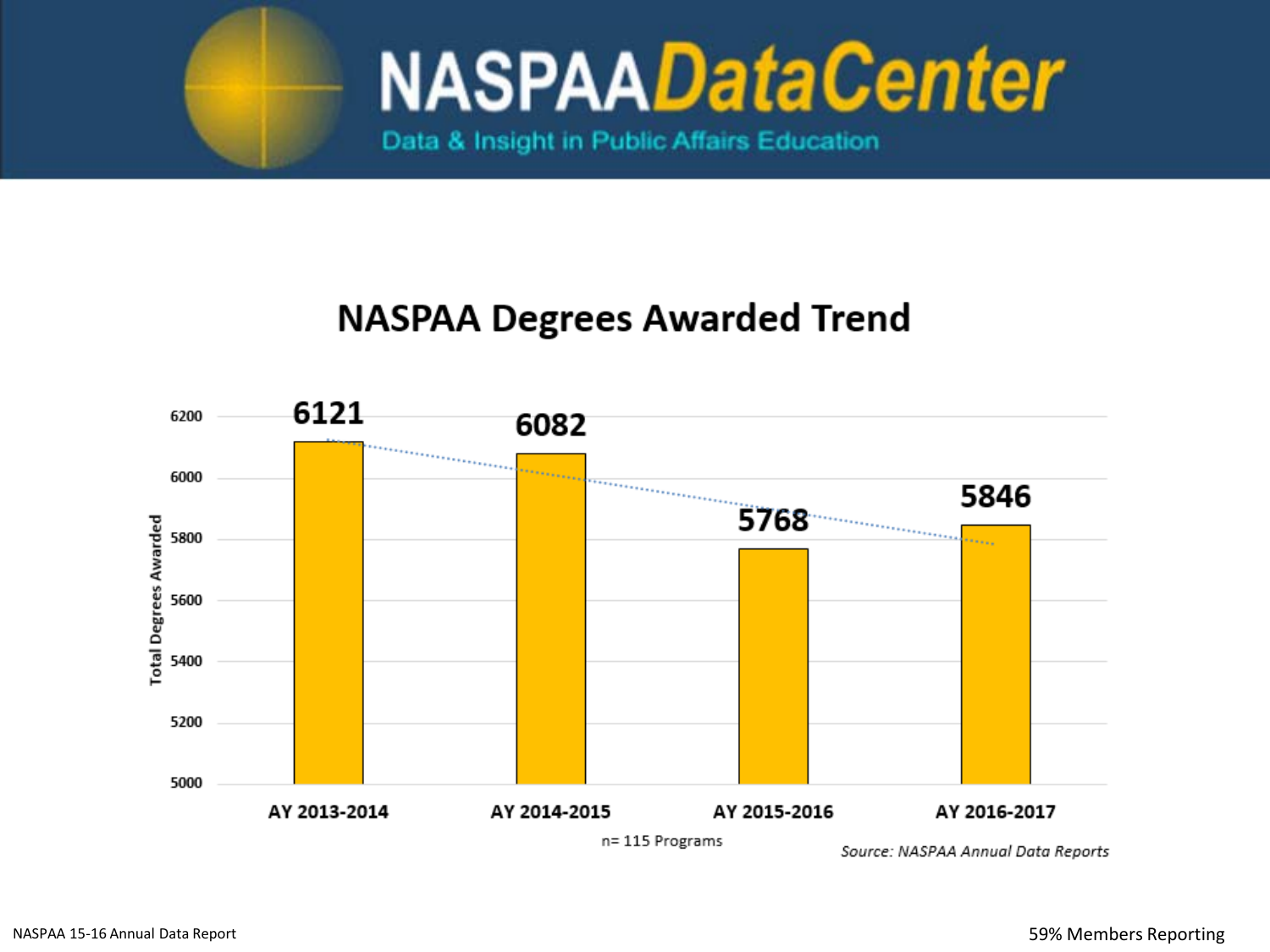

Data & Insight in Public Affairs Education

#### **Employment Trends (N=162 programs)**

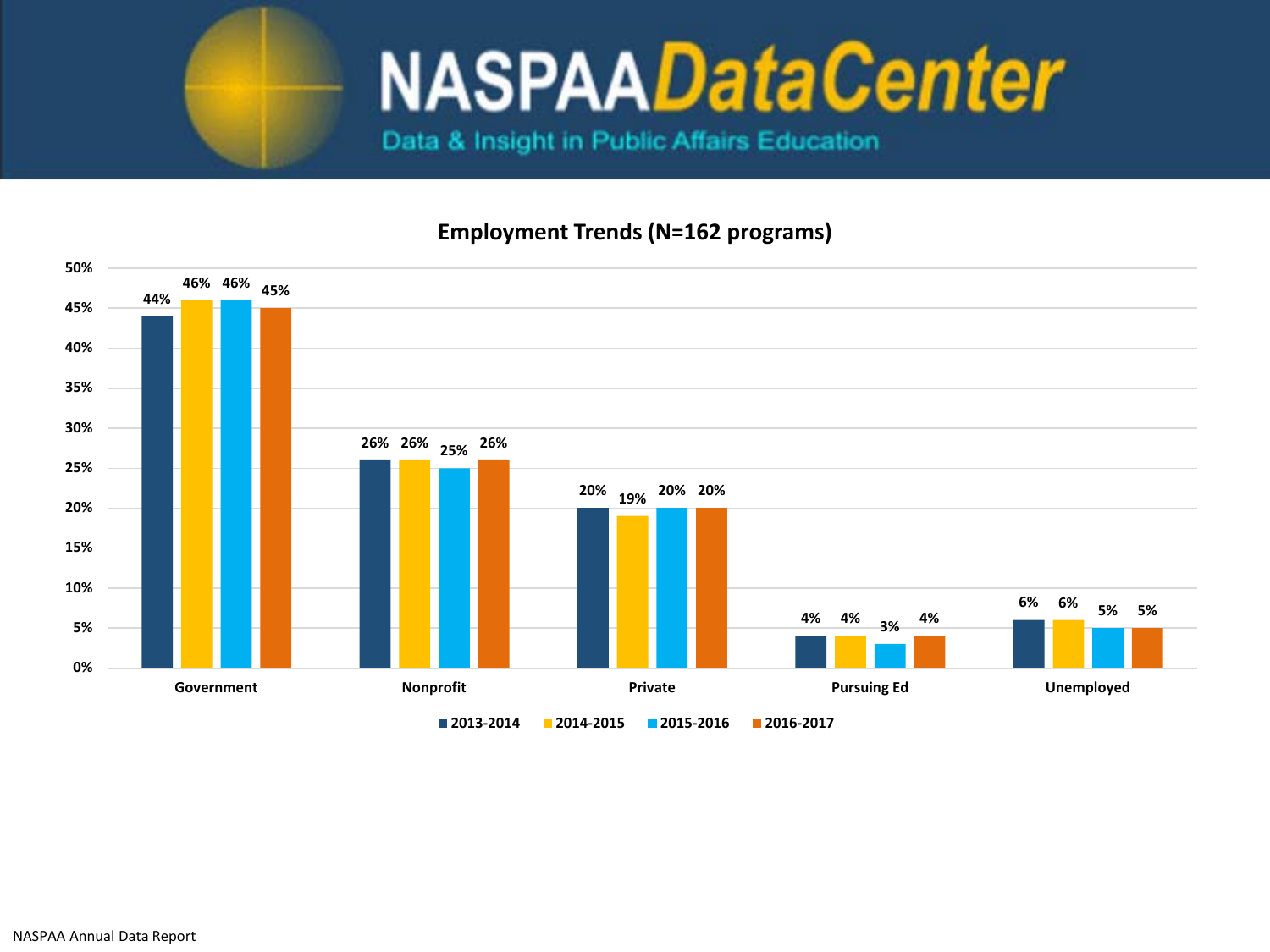

#### **Enrollment Trends By Degree Type**

(MPA= 135 programs, MPP= 15 Programs)

60%

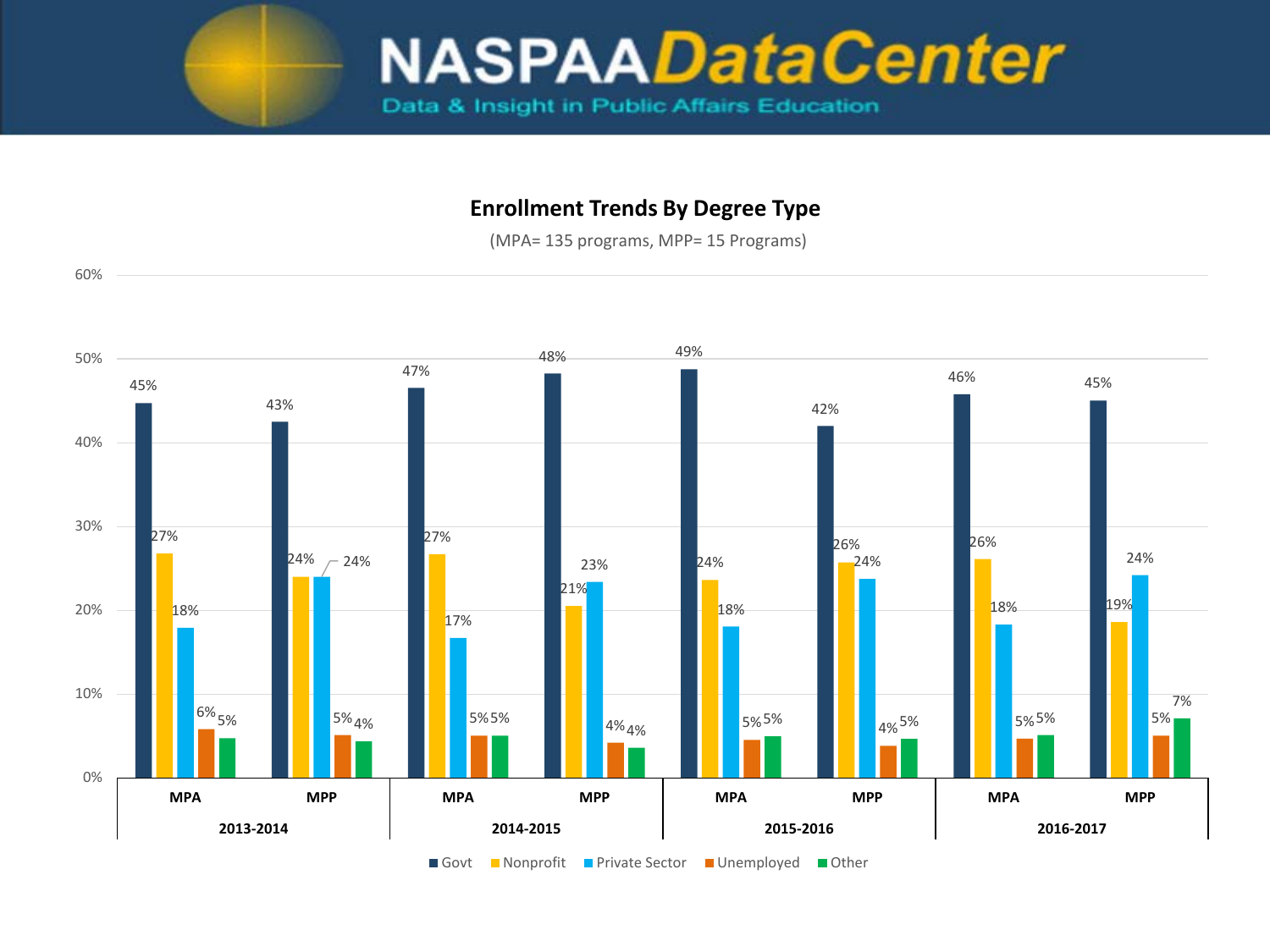



#### Motivation for Seeking Degree (Scale 1-10)

Source: NASPAA Alumni Survey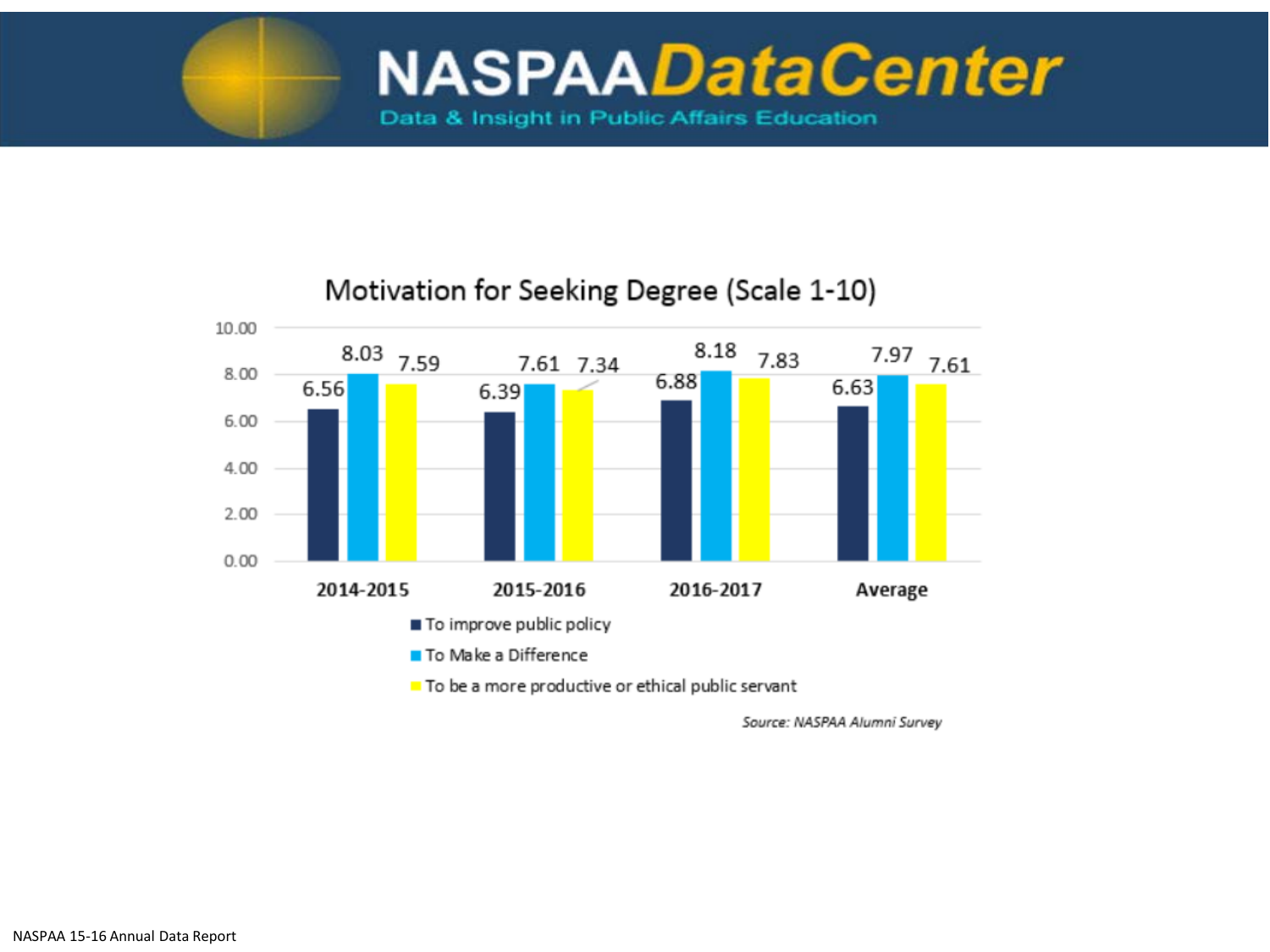

Data & Insight in Public Affairs Education

#### Alumni Salary Three Years Out (n=1974)



- Under 25,000
- \$25,001 to \$35,000
- \$35,001 to \$45,000
- \$45,001 to \$55,000
- \$55,001 to \$65,000
- $\blacksquare$  \$65,001 to \$75,000
- \$75,001 to \$85,000
- \$85,001 to \$95,000
- \$95,001 to \$105,000
- \$105,001 to \$135,000
- $\blacksquare$  More than \$135,000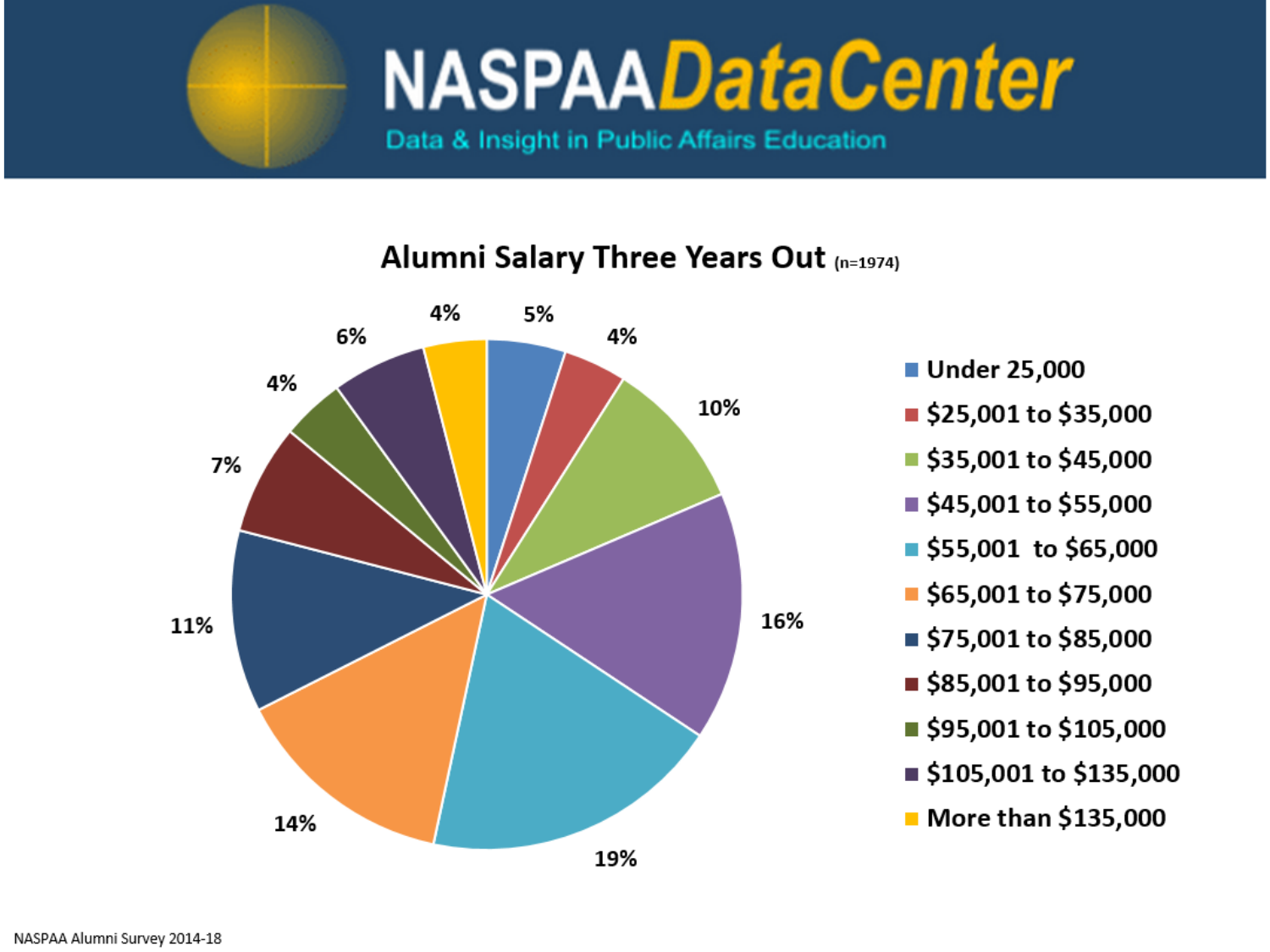Data & Insight in Public Affairs Education



Median Faculty Salary by Rank and Program Size

*2016-2017 NASPAA Annual Data Report*